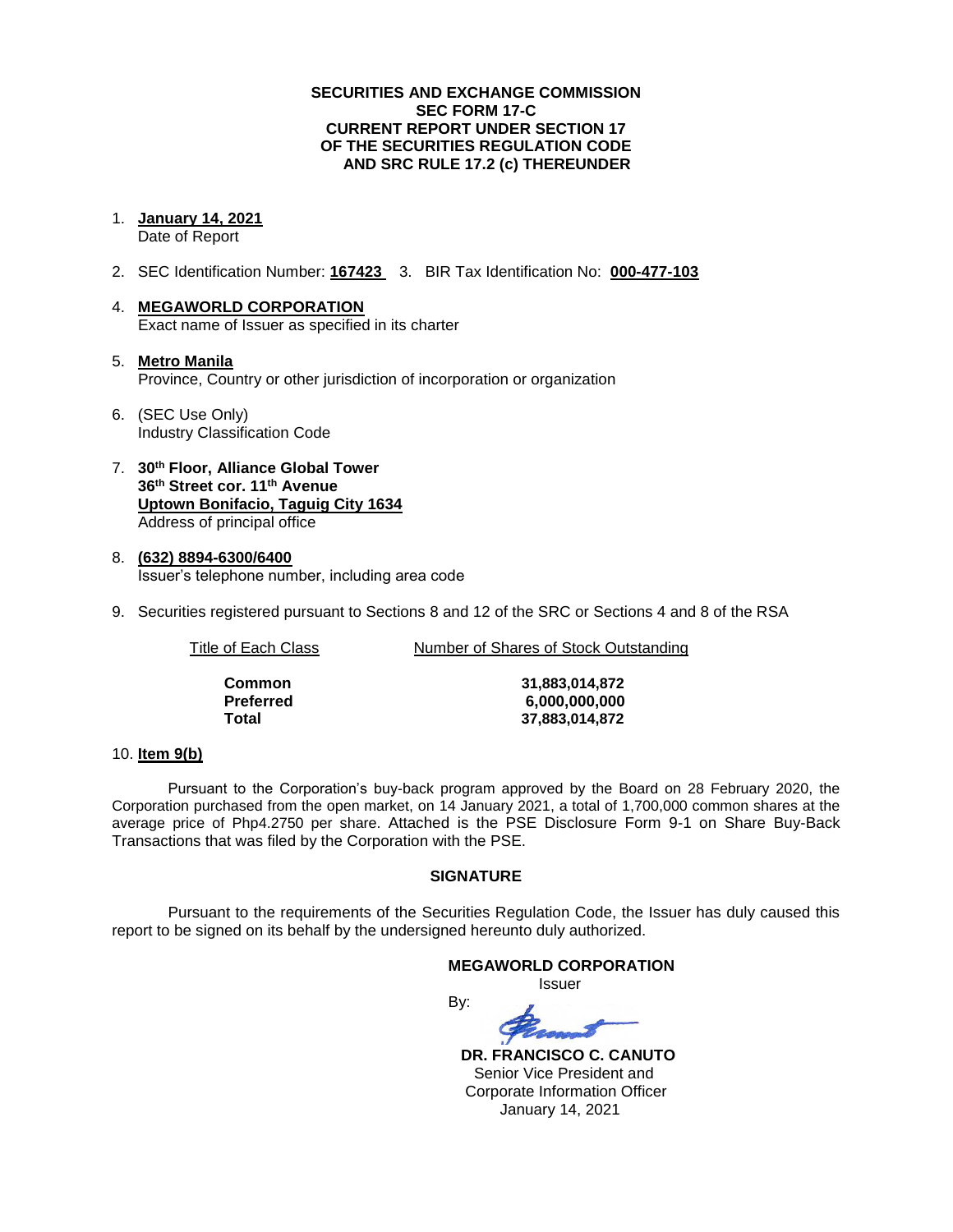## **SECURITIES AND EXCHANGE COMMISSION SEC FORM 17-C**

## **CURRENT REPORT UNDER SECTION 17 OF THE SECURITIES REGULATION CODE AND SRC RULE 17.2(c) THEREUNDER**

| Jan 14, 2021                                                                       | 1. Date of Report (Date of earliest event reported)                                                                                   |
|------------------------------------------------------------------------------------|---------------------------------------------------------------------------------------------------------------------------------------|
| 2. SEC Identification Number                                                       |                                                                                                                                       |
| 167423                                                                             |                                                                                                                                       |
| 3. BIR Tax Identification No.                                                      |                                                                                                                                       |
| 000-477-103                                                                        |                                                                                                                                       |
|                                                                                    | 4. Exact name of issuer as specified in its charter                                                                                   |
|                                                                                    | <b>MEGAWORLD CORPORATION</b>                                                                                                          |
|                                                                                    | 5. Province, country or other jurisdiction of incorporation                                                                           |
| Metro Manila                                                                       |                                                                                                                                       |
|                                                                                    | 6. Industry Classification Code(SEC Use Only)                                                                                         |
| 7. Address of principal office<br><b>Taguig City</b><br><b>Postal Code</b><br>1634 | 30th Floor, Alliance Global Tower 36th Street cor. 11th Avenue Uptown Bonifacio,<br>8. Issuer's telephone number, including area code |
| (632) 8894-6300/6400                                                               |                                                                                                                                       |
|                                                                                    | 9. Former name or former address, if changed since last report                                                                        |
| N/A                                                                                |                                                                                                                                       |
|                                                                                    | 10. Securities registered pursuant to Sections 8 and 12 of the SRC or Sections 4 and 8 of the RSA                                     |
| <b>Title of Each Class</b>                                                         | Number of Shares of Common Stock Outstanding and Amount of Debt Outstanding                                                           |
| Common                                                                             | 31,881,314,872                                                                                                                        |
| Preferred                                                                          | 6,000,000,000                                                                                                                         |
|                                                                                    | 11. Indicate the item numbers reported herein                                                                                         |
| Item $9(b)$                                                                        |                                                                                                                                       |

The Exchange does not warrant and holds no responsibility for the veracity of the facts and representations contained in all corporate disclosures, including financial reports. All data contained herein are prepared and submitted by the disclosing party to the Exchange, and are disseminated solely for purposes of information. Any questions on the data contained herein should be addressed directly to the Corporate Information Officer of the disclosing party.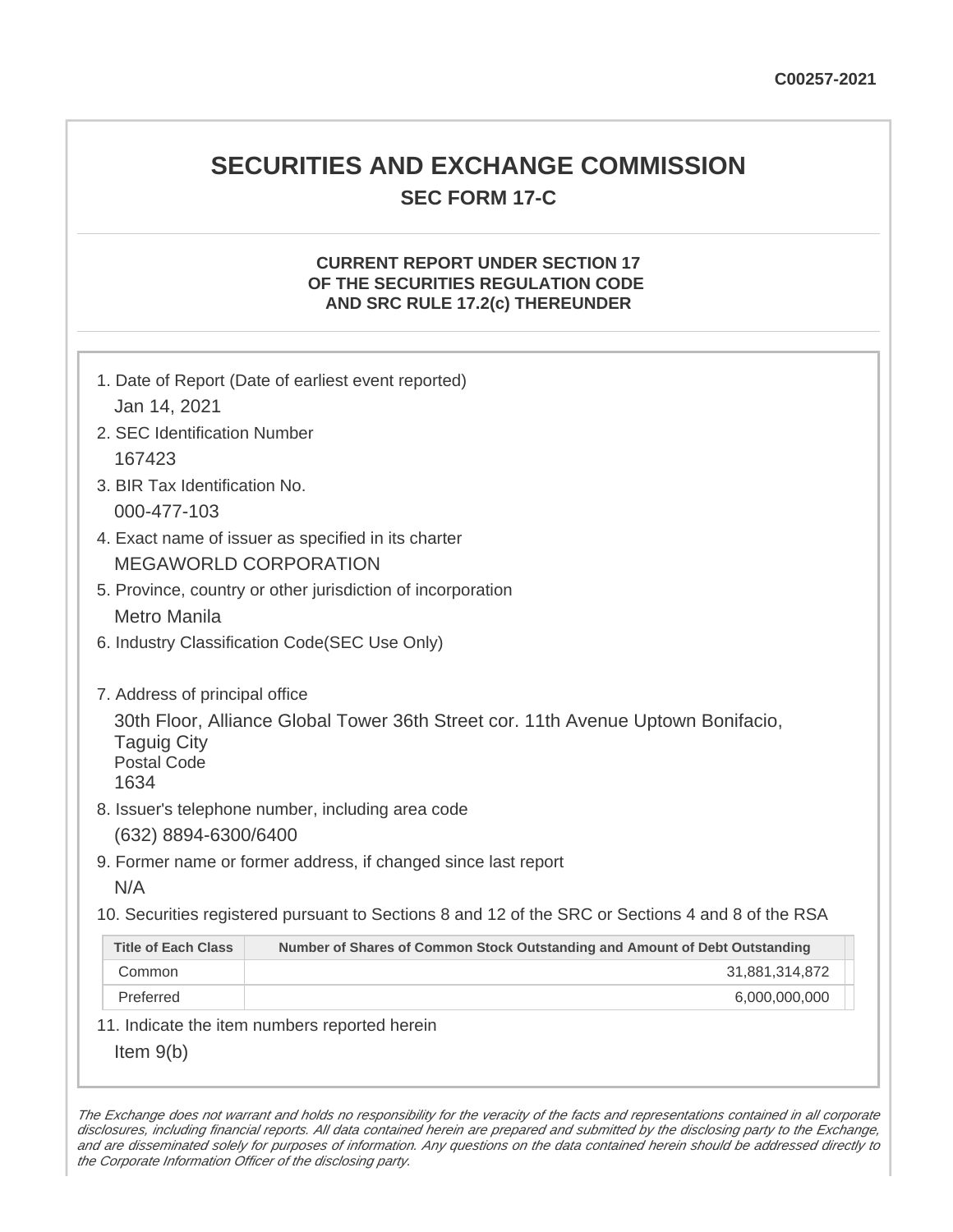

# **Megaworld Corporation MEG**

## **PSE Disclosure Form 9-1 - Share Buy-Back Transactions References: Section 9 of the Revised Disclosure Rules**

**Subject of the Disclosure**

Share Buy-Back Transactions

**Background/Description of the Disclosure**

Pursuant to the Corporation's buy-back program approved by the Board on 28 February 2020, the Corporation purchased from the open market, on 14 January 2021, a total of 1,700,000 common shares at the average price of Php4.2750 per share.

## **Type of Securities**

- **☑** Common
- □ Preferred N/A
- D Others N/A

## **Details of Share Buy-Back Transaction(s)**

| <b>Date of Transaction</b> | <b>Number of Shares Purchased</b> | <b>Price Per Share</b> |
|----------------------------|-----------------------------------|------------------------|
| Jan 14, 2021               | 530,000                           | 4.3000                 |
| Jan 14, 2021               | 11,000                            | 4.2900                 |
| Jan 14, 2021               | 351,000                           | 4.2800                 |
| Jan 14, 2021               | 411,000                           | 4.2700                 |
| Jan 14, 2021               | 122,000                           | 4.2600                 |
| Jan 14, 2021               | 111,000                           | 4.2500                 |
| Jan 14, 2021               | 82,000                            | 4.2400                 |
| Jan 14, 2021               | 11,000                            | 4.2300                 |
| Jan 14, 2021               | 21,000                            | 4.2200                 |
| Jan 14, 2021               | 10,000                            | 4.2100                 |
| Jan 14, 2021               | 11,000                            | 4.2000                 |
| Jan 14, 2021               | 25,000                            | 4.1900                 |
| Jan 14, 2021               | 4,000                             | 4.1800                 |